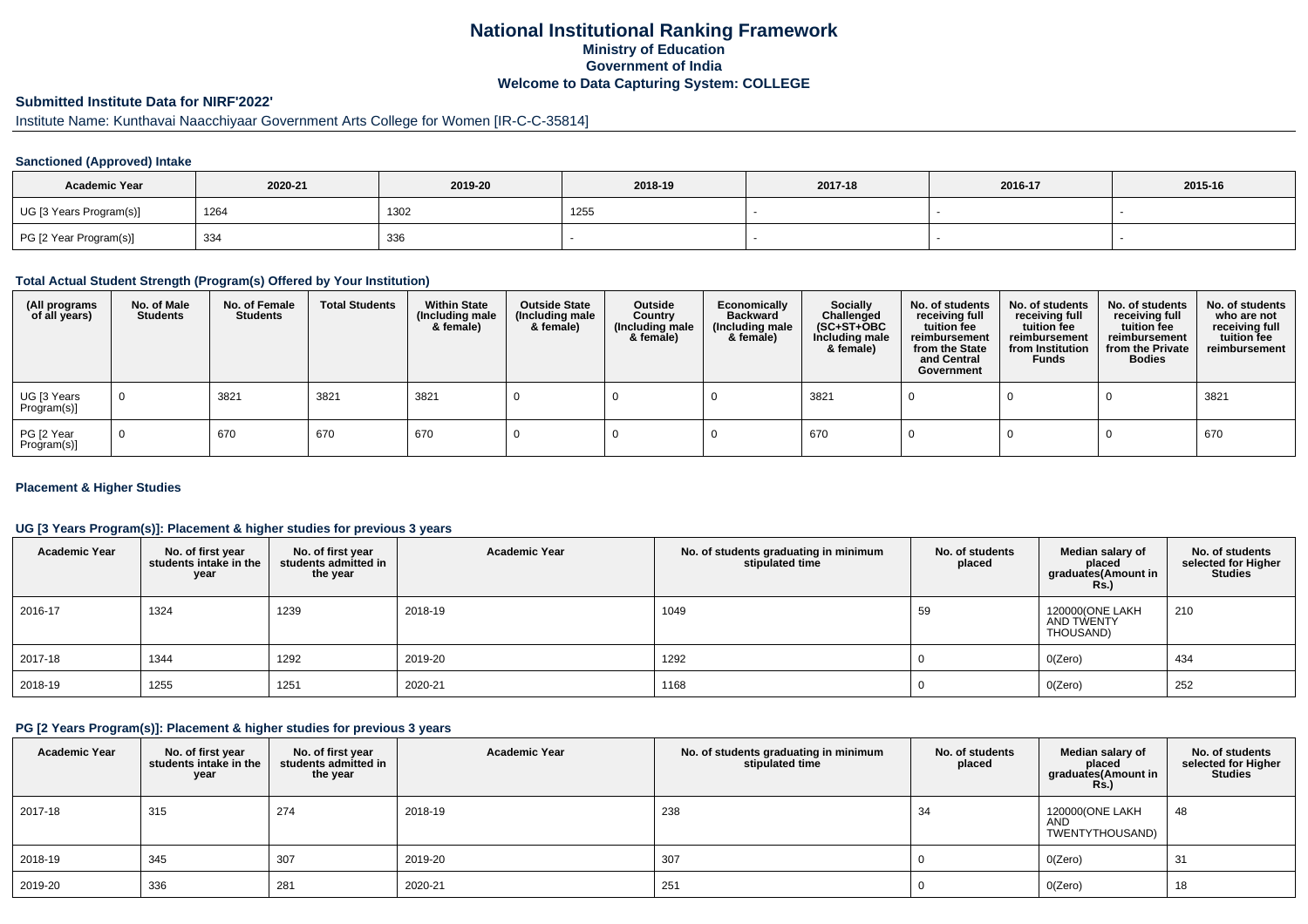#### **Financial Resources: Utilised Amount for the Capital expenditure for previous 3 years**

| <b>Academic Year</b>                                                                            | 2020-21                                                                         | 2019-20                                                                                              | 2018-19                                 |
|-------------------------------------------------------------------------------------------------|---------------------------------------------------------------------------------|------------------------------------------------------------------------------------------------------|-----------------------------------------|
|                                                                                                 | <b>Utilised Amount</b>                                                          | <b>Utilised Amount</b>                                                                               | <b>Utilised Amount</b>                  |
|                                                                                                 |                                                                                 | Annual Capital Expenditure on Academic Activities and Resources (excluding expenditure on buildings) |                                         |
| Library                                                                                         | 25000 (TWENTY FIVE THOUSAND)                                                    | 210000 (TWO LAKH AND TEN THOUSAND)                                                                   | 118000 (ONE LAKH AND EIGHTEEN THOUSAND) |
| New Equipment for Laboratories                                                                  | 224864 (TWO LAKH TWENTY FOUR THOUSAND EIGHT<br>HUNDRED AND SIXTY FOUR )         | 370873 (THREE LAKH SEVENTY THOUSAND EIGHT<br>HUNDRED AND SEVENTY THREE)                              | 250000 (TWO LAKH AND FIFTY THOUSAND)    |
| Other expenditure on creation of Capital Assets (excluding<br>expenditure on Land and Building) | 2344721 (TWENTY THREE LAKH FORTY FOUR THOUSAND<br>SEVEN HUNDRED AND TWENTY ONE) | 0 (ZERO)                                                                                             | $0$ (ZERO)                              |

### **Financial Resources: Utilised Amount for the Operational expenditure for previous 3 years**

| <b>Academic Year</b>                                                                                                                                                                            | 2020-21                                                                                     | 2019-20                                                                                     | 2018-19                                                        |
|-------------------------------------------------------------------------------------------------------------------------------------------------------------------------------------------------|---------------------------------------------------------------------------------------------|---------------------------------------------------------------------------------------------|----------------------------------------------------------------|
| <b>Utilised Amount</b>                                                                                                                                                                          |                                                                                             | <b>Utilised Amount</b>                                                                      | <b>Utilised Amount</b>                                         |
|                                                                                                                                                                                                 |                                                                                             | <b>Annual Operational Expenditure</b>                                                       |                                                                |
| Salaries (Teaching and Non Teaching staff)                                                                                                                                                      | 127755114 (TWELVE CRORE SEVENTY SEVEN LAKH<br>FIFTY FIVE THOUSAND ONE HUNDRED AND FOURTEEN) | 127755114 (TWELVE CRORE SEVENTY SEVEN LAKH<br>FIFTY FIVE THOUSAND ONE HUNDRED AND FOURTEEN) | 140232000 (FOURTEEN CRORE TWO LAKH AND THIRTY<br>TWO THOUSAND) |
| Maintenance of Academic Infrastructure or consumables and<br>other running expenditures (excluding maintenance of hostels<br>and allied services, rent of the building, depreciation cost, etc) | 15000 (FIFTEEN THOUSAND)                                                                    | 27000 (TWENTY SEVEN THOUSAND)                                                               | 27000 (TWENTY SEVEN THOUSAND)                                  |
| Seminars/Conferences/Workshops                                                                                                                                                                  | $0$ (ZERO)                                                                                  | $0$ (ZERO)                                                                                  | $0$ (ZERO)                                                     |

### **PCS Facilities: Facilities of physically challenged students**

| 1. Do your institution buildings have Lifts/Ramps?                                                                                                         | Yes, more than 80% of the buildings |
|------------------------------------------------------------------------------------------------------------------------------------------------------------|-------------------------------------|
| 2. Do your institution have provision for walking aids, including wheelchairs and transportation from one building to another for<br>handicapped students? | Yes                                 |
| 3. Do your institution buildings have specially designed toilets for handicapped students?                                                                 | Yes, more than 80% of the buildings |

### **Faculty Details**

| Srno | Name                    | Age | Designation                | Gender | Qualification | <b>Experience (In</b><br><b>Months</b> ) | <b>Currently working</b><br>with institution? | <b>Joining Date</b> | <b>Leaving Date</b>      | <b>Association type</b> |
|------|-------------------------|-----|----------------------------|--------|---------------|------------------------------------------|-----------------------------------------------|---------------------|--------------------------|-------------------------|
|      | Dr S<br>Chandravathanam | 54  | Associate Professor        | Female | Ph.D          | 299                                      | Yes                                           | 03-08-1998          | $\sim$                   | Regular                 |
|      | Dr S Santhi             | 48  | <b>Assistant Professor</b> | Female | Ph.D          | 163                                      | Yes                                           | 02-07-2008          | $- -$                    | Regular                 |
|      | Dr G PoonKodi           | 42  | <b>Assistant Professor</b> | Female | Ph.D          | 125                                      | Yes                                           | 05-09-2014          | $\overline{\phantom{a}}$ | Regular                 |
|      | Dr P Indhira Gandhi     | 49  | <b>Assistant Professor</b> | Female | Ph.D          | 144                                      | Yes                                           | 09-07-2009          | $\sim$                   | Regular                 |
|      | Dr M Kannammal          | 49  | <b>Assistant Professor</b> | Female | Ph.D          | 125                                      | Yes                                           | 26-02-2011          | $- -$                    | Regular                 |
|      | Dr M Vembu              | 51  | <b>Assistant Professor</b> | Female | Ph.D          | 144                                      | Yes                                           | 09-07-2009          | $- -$                    | Regular                 |
|      | Dr A Saburannisa        | 42  | <b>Assistant Professor</b> | Female | Ph.D          | 144                                      | Yes                                           | 09-07-2009          | $\sim$                   | Regular                 |
|      | Mrs S K Vennila         | 42  | <b>Assistant Professor</b> | Female | M. Phil       | 151                                      | Yes                                           | 03-12-2008          | $\overline{\phantom{a}}$ | Regular                 |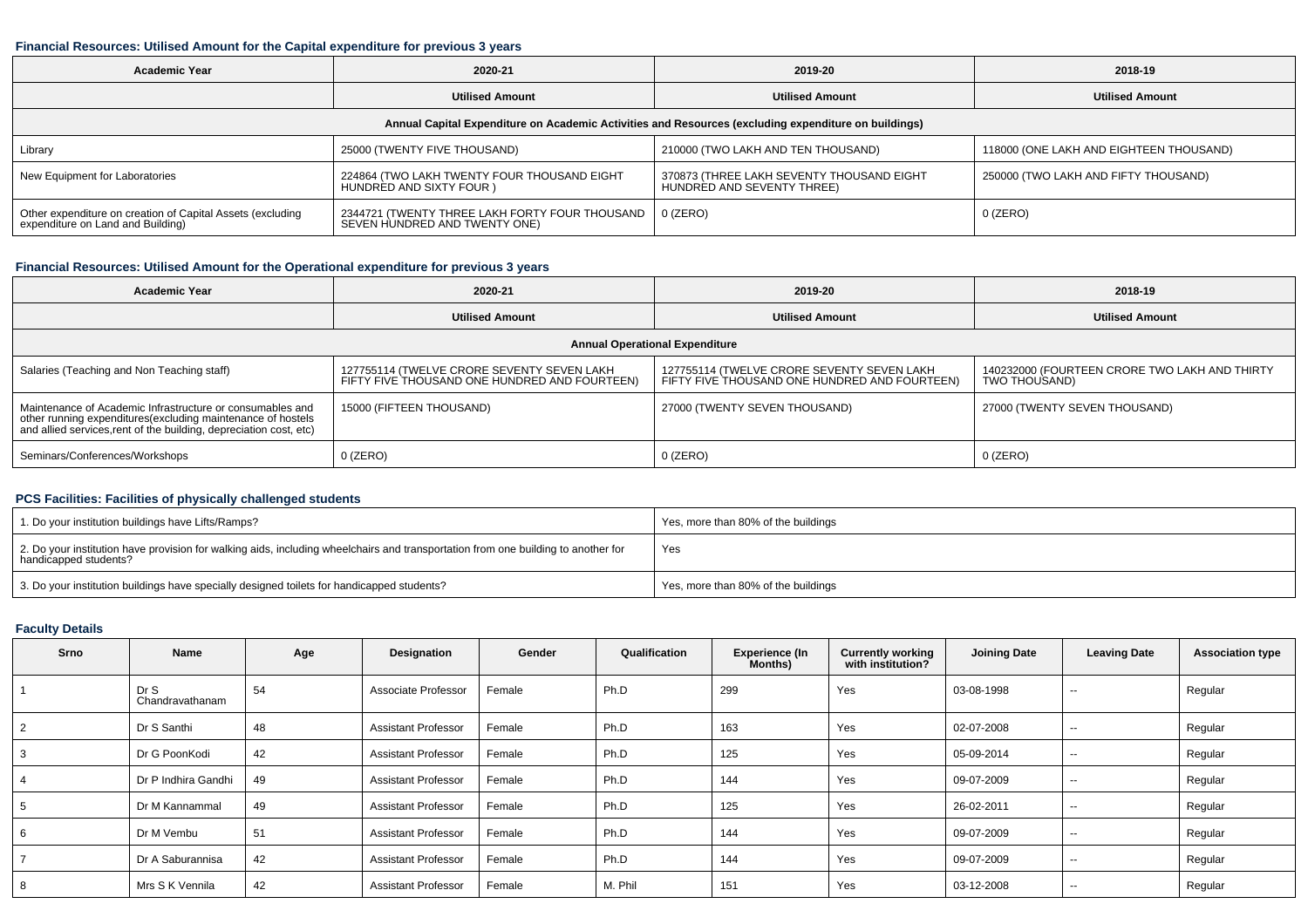| 9  | Mrs S Sujithra                     | 40       | <b>Assistant Professor</b> | Female | M. Phil | 144 | Yes | 09-07-2009 | $\sim$                   | Regular             |
|----|------------------------------------|----------|----------------------------|--------|---------|-----|-----|------------|--------------------------|---------------------|
| 10 | Dr A Kanmani Joan<br>of Arch       | 47       | <b>Assistant Professor</b> | Female | Ph.D    | 252 | Yes | 26-02-2011 | Ξ.                       | Regular             |
| 11 | Dr S Ezhilraji                     | 42       | <b>Assistant Professor</b> | Male   | Ph.D    | 51  | Yes | 16-05-2017 | ш.                       | Other               |
| 12 | Dr S Indrakala                     | 47       | <b>Assistant Professor</b> | Female | Ph.D    | 229 | Yes | 26-09-2008 | Ξ.                       | Regular             |
| 13 | Dr G S Subashini                   | 40       | <b>Assistant Professor</b> | Female | Ph.D    | 168 | Yes | 04-03-2016 | $\overline{a}$           | Regular             |
| 14 | Mrs K Nithyadevi                   | 39       | <b>Assistant Professor</b> | Female | M. Phil | 156 | Yes | 14-08-2012 | $\overline{a}$           | Regular             |
| 15 | Mrs M Ida Rose                     | 40       | <b>Assistant Professor</b> | Female | M. Phil | 221 | Yes | 01-03-2011 | $\sim$                   | Regular             |
| 16 | Dr G Subasri                       | 42       | <b>Assistant Professor</b> | Female | M. Phil | 144 | Yes | 07-09-2011 | $\sim$                   | Regular             |
| 17 | Dr K Usha kumari                   | 56       | <b>Assistant Professor</b> | Female | Ph.D    | 299 | Yes | 26-12-2007 | Ξ.                       | Regular             |
| 18 | Dr A Radha                         | 52       | <b>Assistant Professor</b> | Female | Ph.D    | 221 | Yes | 09-01-2016 | Ξ.                       | Regular             |
| 19 | Dr V Sukumaran                     | 57       | <b>Assistant Professor</b> | Male   | Ph.D    | 288 | Yes | 01-10-2015 | ۰.                       | Regular             |
| 20 | Dr Vasuki<br>Subramanian           | 52       | <b>Assistant Professor</b> | Female | Ph.D    | 168 | Yes | 16-05-2017 | ш.                       | Other               |
| 21 | P Vasantha                         | 46       | Lecturer                   | Female | M. Phil | 180 | Yes | 01-08-2006 | $\overline{\phantom{a}}$ | Adhoc / Contractual |
| 22 | Dr D Prema                         | 47       | Lecturer                   | Female | Ph.D    | 144 | Yes | 09-07-2009 | $\sim$                   | Adhoc / Contractual |
| 23 | Dr A Manimala                      | 38       | Lecturer                   | Female | Ph.D    | 156 | Yes | 05-12-2011 | $\sim$                   | Adhoc / Contractual |
| 24 | Dr D Kayalvizhi                    | 40       | Lecturer                   | Female | Ph.D    | 116 | Yes | 20-11-2013 | Ξ.                       | Adhoc / Contractual |
| 25 | Mrs A Velumani                     | 36       | Lecturer                   | Female | M. Phil | 130 | Yes | 11-09-2009 | $\sim$                   | Adhoc / Contractual |
| 26 | Mrs A Jansi<br>Santhosam           | 38       | Lecturer                   | Female | M. Phil | 71  | Yes | 01-12-2016 | $-$                      | Adhoc / Contractual |
| 27 | Dr S Beatrice<br>Florence Febronia | 40       | Lecturer                   | Female | Ph.D    | 127 | Yes | 01-10-2005 | $\overline{a}$           | Adhoc / Contractual |
| 28 | Dr R Kavitha                       | 39       | Lecturer                   | Female | Ph.D    | 106 | Yes | 02-11-2012 | ۰.                       | Adhoc / Contractual |
| 29 | Mrs B Latha<br>Maheswari           | 43       | Lecturer                   | Female | M. Phil | 146 | Yes | 01-09-2009 | Ξ.                       | Adhoc / Contractual |
| 30 | Dr N Vanitha                       | 38       | Lecturer                   | Female | Ph.D    | 176 | Yes | 15-03-2007 | ш,                       | Adhoc / Contractual |
| 31 | Mrs S Dhanalakshmi                 | 33       | Lecturer                   | Female | M. Phil | 80  | Yes | 01-10-2014 | $\overline{\phantom{a}}$ | Adhoc / Contractual |
| 32 | Ms G Muthamiz<br>Selvi             | 38       | Lecturer                   | Female | M. Phil | 144 | Yes | 10-09-2009 | $\overline{\phantom{a}}$ | Adhoc / Contractual |
| 33 | Mrs P Vanitha                      | 39       | Lecturer                   | Female | M. Phil | 192 | Yes | 17-07-2006 | ц.                       | Adhoc / Contractual |
| 34 | Mrs S Abirami                      | 36       | Lecturer                   | Female | M. Phil | 107 | Yes | 02-11-2012 | $\overline{\phantom{a}}$ | Adhoc / Contractual |
| 35 | Dr J Mithra                        | 45       | Lecturer                   | Female | Ph.D    | 105 | Yes | 09-10-2013 | Щ,                       | Adhoc / Contractual |
| 36 | Dr T Ponnyin Selvi                 | 57       | <b>Assistant Professor</b> | Female | Ph.D    | 144 | Yes | 09-07-2009 | $\sim$                   | Regular             |
| 37 | Dr K Dhanalakshmi                  | 48       | <b>Assistant Professor</b> | Female | Ph.D    | 125 | Yes | 03-10-2011 | ц.                       | Regular             |
| 38 | Dr D Gomathi                       | 38       | <b>Assistant Professor</b> | Female | Ph.D    | 97  | Yes | 29-07-2016 | $\overline{\phantom{a}}$ | Regular             |
| 39 | Dr A Karkuzhali                    | $\bf 44$ | <b>Assistant Professor</b> | Female | Ph.D    | 163 | Yes | 26-12-2007 | $\overline{\phantom{a}}$ | Regular             |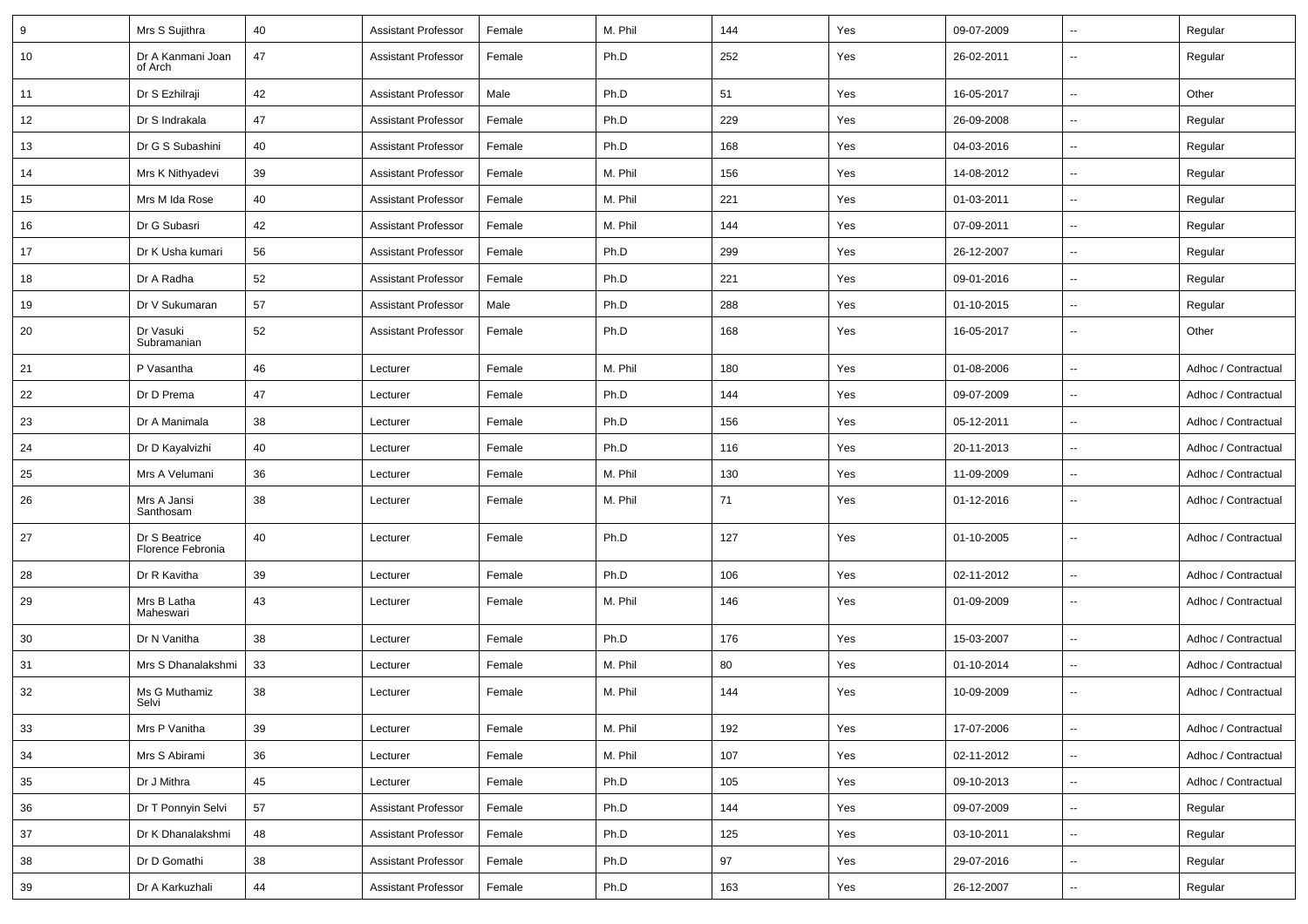| 40 | Dr R Hemalatha          | 49 | <b>Assistant Professor</b> | Female | Ph.D       | 144 | Yes | 09-07-2009 | --                       | Regular             |
|----|-------------------------|----|----------------------------|--------|------------|-----|-----|------------|--------------------------|---------------------|
| 41 | Dr S<br>Champakalakshmi | 57 | <b>Assistant Professor</b> | Female | Ph.D       | 316 | Yes | 26-12-2007 | Ξ.                       | Regular             |
| 42 | Dr G Thamilselvi        | 54 | <b>Assistant Professor</b> | Female | Ph.D       | 301 | Yes | 26-12-2007 | Щ,                       | Regular             |
| 43 | Dr S Revathi            | 54 | <b>Assistant Professor</b> | Female | Ph.D       | 125 | Yes | 26-02-2011 | $\overline{\phantom{a}}$ | Regular             |
| 44 | Dr S S Nirmala          | 55 | <b>Assistant Professor</b> | Female | Ph.D       | 144 | Yes | 09-07-2009 | $\overline{\phantom{a}}$ | Regular             |
| 45 | Dr S Krishnapriya       | 53 | <b>Assistant Professor</b> | Female | Ph.D       | 105 | Yes | 10-10-2012 | Щ,                       | Regular             |
| 46 | Dr S V Soundravalli     | 44 | <b>Assistant Professor</b> | Female | Ph.D       | 252 | Yes | 13-10-2008 | $\overline{\phantom{a}}$ | Regular             |
| 47 | Dr T Geetha             | 46 | <b>Assistant Professor</b> | Female | Ph.D       | 252 | Yes | 26-02-2011 | $\overline{\phantom{a}}$ | Regular             |
| 48 | Dr V Vinoba             | 57 | <b>Assistant Professor</b> | Female | Ph.D       | 252 | Yes | 26-12-2007 | Щ,                       | Regular             |
| 49 | Mrs V Kayalvizhy        | 42 | <b>Assistant Professor</b> | Female | <b>NET</b> | 193 | Yes | 27-11-2011 | $\overline{\phantom{a}}$ | Regular             |
| 50 | Mrs N Karthika          | 39 | <b>Assistant Professor</b> | Female | M. Phil    | 154 | Yes | 01-07-2009 | $\overline{\phantom{a}}$ | Regular             |
| 51 | Dr D Malarvizhi         | 49 | Associate Professor        | Female | Ph.D       | 300 | Yes | 22-06-2002 | Ξ.                       | Regular             |
| 52 | Dr C Chitradevi         | 59 | Associate Professor        | Female | Ph.D       | 300 | Yes | 13-08-2012 | Щ,                       | Regular             |
| 53 | Dr N Chandrakala        | 50 | <b>Assistant Professor</b> | Female | Ph.D       | 287 | Yes | 26-12-2007 | $\overline{\phantom{a}}$ | Regular             |
| 54 | Dr J Vaidehi            | 51 | Associate Professor        | Female | Ph.D       | 240 | Yes | 03-02-2016 | Щ,                       | Other               |
| 55 | Dr D Ulagammal          | 51 | Lecturer                   | Female | Ph.D       | 300 | Yes | 03-07-1996 | --                       | Adhoc / Contractual |
| 56 | Dr P Akila              | 36 | Lecturer                   | Female | Ph.D       | 144 | Yes | 09-07-2009 | $\overline{\phantom{a}}$ | Adhoc / Contractual |
| 57 | Dr R Rajeswari          | 49 | Lecturer                   | Female | Ph.D       | 261 | Yes | 02-07-1996 | Щ,                       | Adhoc / Contractual |
| 58 | Dr M Kayalvizhi         | 38 | Lecturer                   | Female | Ph.D       | 143 | Yes | 14-09-2009 | $\overline{\phantom{a}}$ | Adhoc / Contractual |
| 59 | Mrs M Suganthi          | 41 | Lecturer                   | Female | M. Phil    | 113 | Yes | 18-06-2012 | $\overline{\phantom{a}}$ | Adhoc / Contractual |
| 60 | Mrs D S Vasanthi        | 36 | Lecturer                   | Female | M. Phil    | 91  | Yes | 25-01-2014 | $\overline{\phantom{a}}$ | Adhoc / Contractual |
| 61 | N Radhika               | 35 | Lecturer                   | Female | M. Phil    | 126 | Yes | 15-12-2009 | $\overline{\phantom{a}}$ | Adhoc / Contractual |
| 62 | Mrs A Sudha             | 37 | Lecturer                   | Female | M. Phil    | 106 | Yes | 02-11-2012 | $\overline{\phantom{a}}$ | Adhoc / Contractual |
| 63 | Dr N Baranipriya        | 37 | Lecturer                   | Female | Ph.D       | 156 | Yes | 24-07-2008 | Щ,                       | Adhoc / Contractual |
| 64 | Ms U Ramya Devi         | 32 | Lecturer                   | Female | M. Phil    | 96  | Yes | 12-07-2013 | Щ,                       | Adhoc / Contractual |
| 65 | Ms J<br>Shanmugapriya   | 41 | Lecturer                   | Female | M. Phil    | 120 | Yes | 16-08-2010 | $\overline{\phantom{a}}$ | Adhoc / Contractual |
| 66 | Dr P Rexi               | 40 | Lecturer                   | Female | Ph.D       | 132 | Yes | 01-08-2008 | Щ,                       | Adhoc / Contractual |
| 67 | Dr P Sujatha            | 38 | Lecturer                   | Female | Ph.D       | 60  | Yes | 20-07-2016 | --                       | Adhoc / Contractual |
| 68 | Mrs D Shanthi           | 38 | Lecturer                   | Female | M. Phil    | 72  | Yes | 07-08-2015 | $\overline{\phantom{a}}$ | Adhoc / Contractual |
| 69 | Dr G Hemalatha          | 50 | <b>Assistant Professor</b> | Female | Ph.D       | 125 | Yes | 26-02-2011 | Щ,                       | Regular             |
| 70 | Dr M Radha              | 41 | <b>Assistant Professor</b> | Female | Ph.D       | 125 | Yes | 29-07-2016 | Щ,                       | Regular             |
| 71 | Dr P Vembarasi          | 59 | Associate Professor        | Female | Ph.D       | 272 | Yes | 04-07-2000 | --                       | Regular             |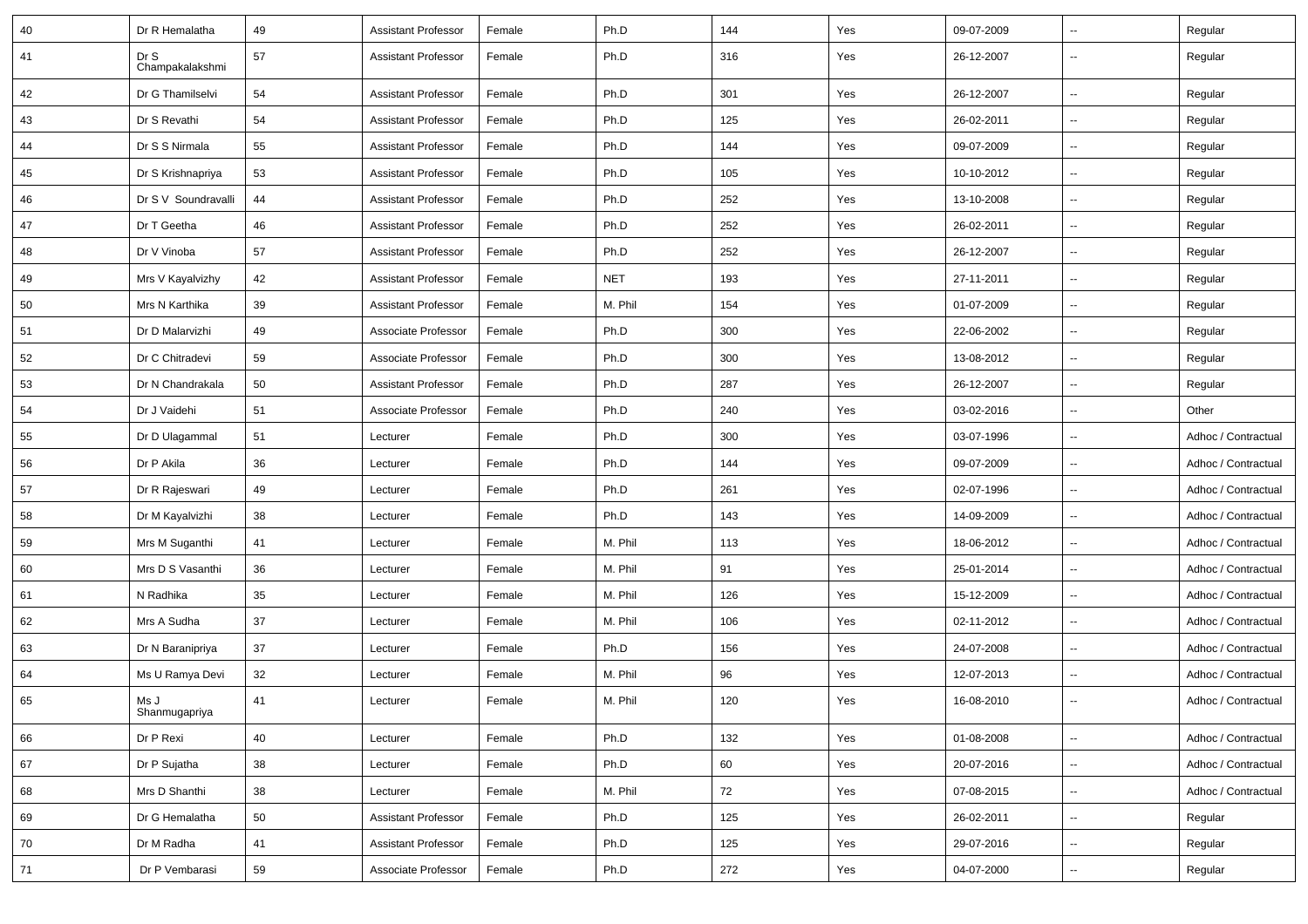| 72  | Dr S Vaijayanthi<br>Mala              | 55 | <b>Assistant Professor</b> | Female | Ph.D    | 313 | Yes | 26-12-2007 | --                       | Regular             |
|-----|---------------------------------------|----|----------------------------|--------|---------|-----|-----|------------|--------------------------|---------------------|
| 73  | P Revathi                             | 44 | <b>Assistant Professor</b> | Female | M. Phil | 153 | Yes | 01-07-2009 | $\overline{\phantom{a}}$ | Regular             |
| 74  | Dr S Periyanayaki                     | 48 | <b>Assistant Professor</b> | Female | Ph.D    | 144 | Yes | 15-07-2010 | $\overline{\phantom{a}}$ | Regular             |
| 75  | Dr V Amutha                           | 49 | <b>Assistant Professor</b> | Female | Ph.D    | 149 | Yes | 01-08-2016 | $\overline{\phantom{a}}$ | Regular             |
| 76  | Dr J Maria Monaliza<br><b>Burgess</b> | 45 | Assistant Professor        | Female | Ph.D    | 163 | Yes | 26-12-2007 | --                       | Regular             |
| 77  | Mrs V Kavitha                         | 48 | <b>Assistant Professor</b> | Female | M. Phil | 144 | Yes | 09-07-2009 | $\overline{\phantom{a}}$ | Regular             |
| 78  | Mrs S Mercy<br>Lourdes Latitia        | 46 | <b>Assistant Professor</b> | Female | M. Phil | 124 | Yes | 04-03-2011 | $\overline{\phantom{a}}$ | Regular             |
| 79  | Dr J Prahannayaki                     | 48 | Assistant Professor        | Female | Ph.D    | 276 | Yes | 27-07-2015 | $\overline{\phantom{a}}$ | Regular             |
| 80  | Dr L Satheeskumar                     | 45 | <b>Assistant Professor</b> | Male   | Ph.D    | 185 | Yes | 16-05-2017 | Ξ.                       | Other               |
| 81  | Dr M Anusuya                          | 43 | <b>Assistant Professor</b> | Female | Ph.D    | 153 | Yes | 13-10-2008 | $\sim$                   | Regular             |
| 82  | Dr M Lakshmi Bala                     | 48 | <b>Assistant Professor</b> | Female | Ph.D    | 291 | Yes | 26-02-2011 | $\overline{\phantom{a}}$ | Regular             |
| 83  | Dr M Subathra                         | 42 | <b>Assistant Professor</b> | Female | M. Phil | 154 | Yes | 13-10-2008 | $\overline{\phantom{a}}$ | Regular             |
| 84  | Dr K Subha                            | 45 | <b>Assistant Professor</b> | Female | Ph.D    | 238 | Yes | 16-07-2010 | $\overline{\phantom{a}}$ | Regular             |
| 85  | Dr P Kavitha                          | 44 | <b>Assistant Professor</b> | Female | Ph.D    | 234 | Yes | 16-10-2015 | $\overline{\phantom{a}}$ | Regular             |
| 86  | Dr V Latha                            | 45 | <b>Assistant Professor</b> | Female | Ph.D    | 163 | Yes | 26-12-2007 | Ξ.                       | Regular             |
| 87  | Dr M Boominathan                      | 44 | <b>Assistant Professor</b> | Male   | Ph.D    | 72  | Yes | 18-06-2017 | $\overline{\phantom{a}}$ | Regular             |
| 88  | Dr K Suseela                          | 50 | <b>Assistant Professor</b> | Female | Ph.D    | 262 | Yes | 21-07-2010 | $\overline{\phantom{a}}$ | Regular             |
| 89  | Dr S Thamilarasan                     | 45 | Assistant Professor        | Male   | Ph.D    | 179 | Yes | 16-05-2017 | Ξ.                       | Other               |
| 90  | Dr A R Nazar                          | 52 | Assistant Professor        | Female | Ph.D    | 180 | Yes | 16-05-2017 | --                       | Other               |
| 91  | Dr T Vasugi                           | 54 | Lecturer                   | Female | Ph.D    | 336 | Yes | 07-12-1993 | $\overline{\phantom{a}}$ | Adhoc / Contractual |
| 92  | D Kowsalya                            | 39 | Lecturer                   | Female | M. Phil | 144 | Yes | 07-09-2009 | Ξ.                       | Adhoc / Contractual |
| 93  | Dr R Subashini                        | 41 | Lecturer                   | Female | Ph.D    | 144 | Yes | 28-07-2009 | $\overline{\phantom{a}}$ | Adhoc / Contractual |
| 94  | Dr N Nisha Banu                       | 35 | Lecturer                   | Female | Ph.D    | 136 | Yes | 15-02-2010 | $\overline{\phantom{a}}$ | Adhoc / Contractual |
| 95  | Mrs A Shalini<br>Krubha               | 35 | Lecturer                   | Female | M. Phil | 108 | Yes | 02-11-2012 | $\overline{\phantom{a}}$ | Adhoc / Contractual |
| 96  | Dr A Pauline Fatima<br>Mary           | 40 | Lecturer                   | Female | Ph.D    | 176 | Yes | 17-08-2004 | $\sim$                   | Adhoc / Contractual |
| 97  | Dr N Meenu Rajathi                    | 40 | Lecturer                   | Female | Ph.D    | 168 | Yes | 27-07-2009 | Щ,                       | Adhoc / Contractual |
| 98  | Mrs M Lakshmi                         | 35 | Lecturer                   | Female | M. Phil | 89  | Yes | 20-06-2014 | --                       | Adhoc / Contractual |
| 99  | Ms S Ramya                            | 36 | Lecturer                   | Female | M. Phil | 144 | Yes | 09-09-2009 | Щ,                       | Adhoc / Contractual |
| 100 | Ms N Anuradha                         | 36 | Lecturer                   | Female | M. Phil | 120 | Yes | 16-08-2010 | $\overline{\phantom{a}}$ | Adhoc / Contractual |
| 101 | Dr S Kanchana                         | 38 | Lecturer                   | Female | Ph.D    | 104 | Yes | 02-11-2012 | ۰.                       | Adhoc / Contractual |
| 102 | Dr J Punithavathi                     | 44 | Lecturer                   | Female | Ph.D    | 116 | Yes | 02-11-2012 | ⊷                        | Adhoc / Contractual |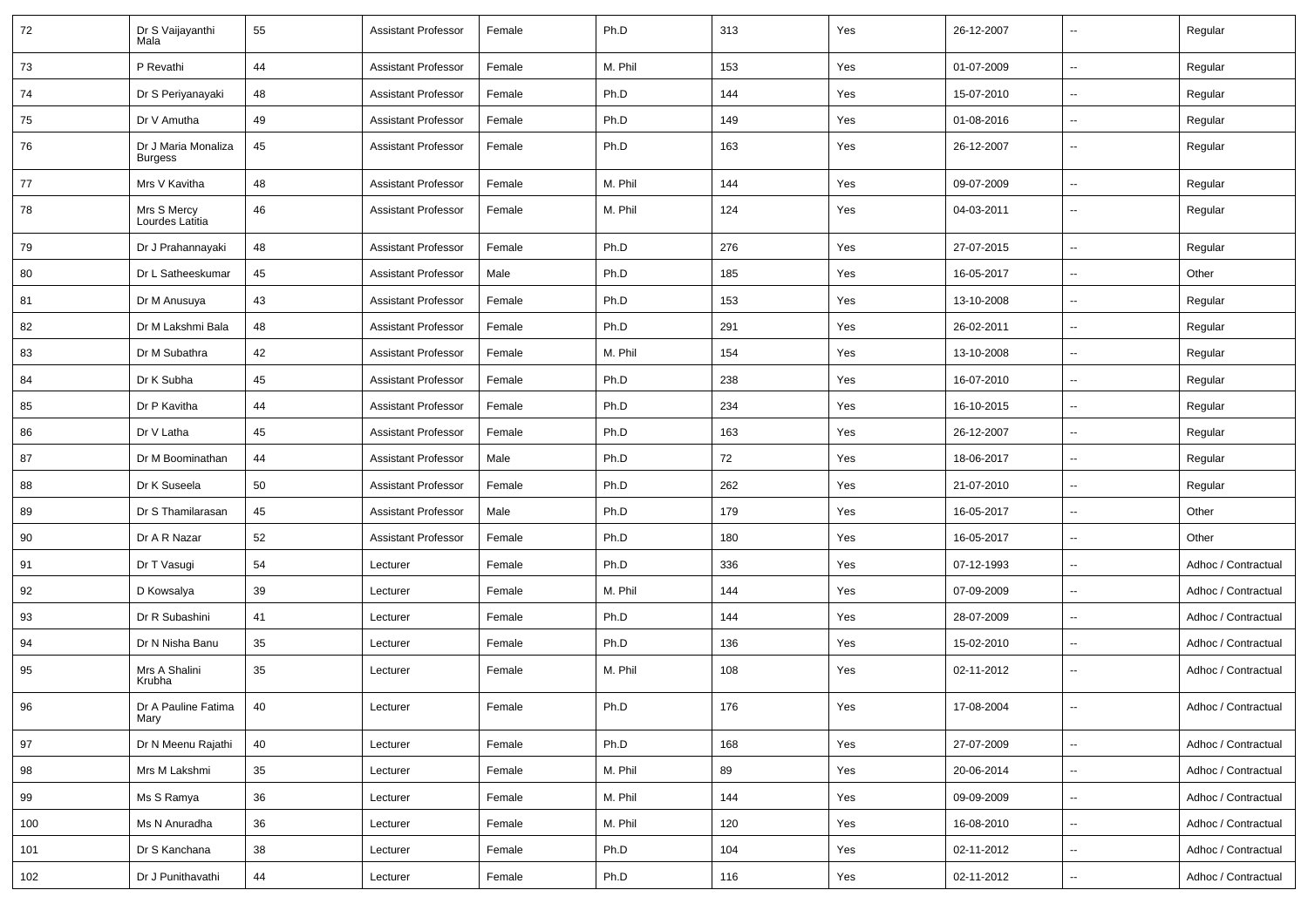| 103 | Ms R Manonmani              | 35 | Lecturer                   | Female | M. Phil | 108    | Yes | 29-09-2010 | $\overline{\phantom{a}}$ | Adhoc / Contractual |
|-----|-----------------------------|----|----------------------------|--------|---------|--------|-----|------------|--------------------------|---------------------|
| 104 | Dr D Thamaraiselvi          | 44 | Lecturer                   | Female | Ph.D    | 132    | Yes | 02-02-2009 | $\sim$                   | Adhoc / Contractual |
| 105 | Dr S Sreekala               | 44 | <b>Assistant Professor</b> | Female | Ph.D    | 163    | Yes | 26-12-2007 | $\sim$                   | Regular             |
| 106 | Dr A Meenakshi              | 49 | <b>Assistant Professor</b> | Female | Ph.D    | 125    | Yes | 28-02-2011 | $\overline{\phantom{a}}$ | Regular             |
| 107 | Dr D Amutha                 | 46 | <b>Assistant Professor</b> | Female | Ph.D    | 125    | Yes | 03-11-2015 | $\sim$                   | Regular             |
| 108 | Dr R Dravidarani            | 59 | Associate Professor        | Female | Ph.D    | 299    | Yes | 30-08-1996 | $\overline{\phantom{a}}$ | Regular             |
| 109 | Dr T Hemalatha              | 45 | <b>Assistant Professor</b> | Female | Ph.D    | 72     | Yes | 02-08-2016 | $\overline{\phantom{a}}$ | Regular             |
| 110 | Dr P Thiravidamani          | 48 | <b>Assistant Professor</b> | Female | Ph.D    | 144    | Yes | 15-07-2010 | $\sim$                   | Regular             |
| 111 | Dr R Ramapriya              | 50 | <b>Assistant Professor</b> | Female | Ph.D    | 163    | Yes | 24-02-2011 | $\overline{\phantom{a}}$ | Regular             |
| 112 | Mrs J E Mohana              | 45 | <b>Assistant Professor</b> | Female | M. Phil | 153    | Yes | 13-10-2008 | $\overline{\phantom{a}}$ | Regular             |
| 113 | Dr P Muthamil<br>Thirumagal | 49 | <b>Assistant Professor</b> | Female | Ph.D    | 264    | Yes | 13-10-2008 | $\overline{\phantom{a}}$ | Regular             |
| 114 | Dr J J Jeyakumari           | 50 | <b>Assistant Professor</b> | Female | Ph.D    | 300    | Yes | 26-02-2011 | $\sim$                   | Regular             |
| 115 | Mrs G Gomathi               | 47 | <b>Assistant Professor</b> | Female | M. Phil | 163    | Yes | 28-03-2011 | $\overline{\phantom{a}}$ | Regular             |
| 116 | Dr R Punithavathi           | 52 | <b>Assistant Professor</b> | Female | Ph.D    | 275    | Yes | 03-10-2015 | $\sim$                   | Regular             |
| 117 | R Geetha                    | 39 | <b>Assistant Professor</b> | Female | M. Phil | 153    | Yes | 09-07-2009 | $\sim$                   | Regular             |
| 118 | Dr G Vasuki                 | 52 | Associate Professor        | Female | Ph.D    | 299    | Yes | 28-08-1996 | $\overline{\phantom{a}}$ | Regular             |
| 119 | Mrs G Anuradha              | 43 | <b>Assistant Professor</b> | Female | M. Phil | 228    | Yes | 01-07-2009 | $\overline{\phantom{a}}$ | Regular             |
| 120 | Dr R Sagaya Giri            | 46 | <b>Assistant Professor</b> | Female | Ph.D    | 163    | Yes | 01-07-2008 | $\sim$                   | Regular             |
| 121 | Dr G Santhi                 | 57 | <b>Assistant Professor</b> | Female | Ph.D    | 163    | Yes | 01-07-2008 | $\sim$                   | Regular             |
| 122 | Dr A Maharunisa<br>Begam    | 57 | <b>Assistant Professor</b> | Female | Ph.D    | 252    | Yes | 01-10-2015 | $\mathbf{u}$             | Regular             |
| 123 | Dr S Manonmani              | 54 | <b>Assistant Professor</b> | Female | Ph.D    | 179    | Yes | 16-05-2017 | $\overline{\phantom{a}}$ | Other               |
| 124 | Dr P Thangamathi            | 44 | <b>Assistant Professor</b> | Female | Ph.D    | 221    | Yes | 13-10-2008 | $\overline{\phantom{a}}$ | Regular             |
| 125 | Dr S Viveka                 | 46 | <b>Assistant Professor</b> | Female | Ph.D    | 192    | Yes | 29-07-2015 | $\sim$                   | Regular             |
| 126 | A Victoria Subha            | 43 | Lecturer                   | Female | M. Phil | 202    | Yes | 15-09-2004 | $\sim$                   | Adhoc / Contractual |
| 127 | K Punitha                   | 43 | Lecturer                   | Female | M. Phil | 168    | Yes | 01-08-2007 | $\overline{\phantom{a}}$ | Adhoc / Contractual |
| 128 | Dr A Saraswathi             | 46 | Lecturer                   | Female | Ph.D    | $96\,$ | Yes | 07-08-2017 |                          | Adhoc / Contractual |
| 129 | Dr R VIDHYA                 | 41 | Lecturer                   | Female | Ph.D    | 184    | Yes | 03-10-2008 | $\overline{\phantom{a}}$ | Adhoc / Contractual |
| 130 | Mrs V P Akila               | 39 | Lecturer                   | Female | M. Phil | 143    | Yes | 11-09-2009 | $\overline{\phantom{a}}$ | Adhoc / Contractual |
| 131 | Mrs K Saritha               | 34 | Lecturer                   | Female | M. Phil | 98     | Yes | 25-09-2013 | $\overline{\phantom{a}}$ | Adhoc / Contractual |
| 132 | Dr N Geetha                 | 38 | Lecturer                   | Female | Ph.D    | 91     | Yes | 05-08-2016 | $\overline{\phantom{a}}$ | Adhoc / Contractual |
| 133 | Dr E Hema                   | 40 | Lecturer                   | Female | Ph.D    | 106    | Yes | 02-11-2012 | $\overline{\phantom{a}}$ | Adhoc / Contractual |
| 134 | Mrs S Karthika              | 31 | Lecturer                   | Female | M. Phil | 96     | Yes | 20-06-2013 | $\overline{\phantom{a}}$ | Adhoc / Contractual |
| 135 | Dr R Renukadevi             | 45 | Lecturer                   | Female | Ph.D    | 120    | Yes | 30-08-2010 | $\overline{\phantom{a}}$ | Adhoc / Contractual |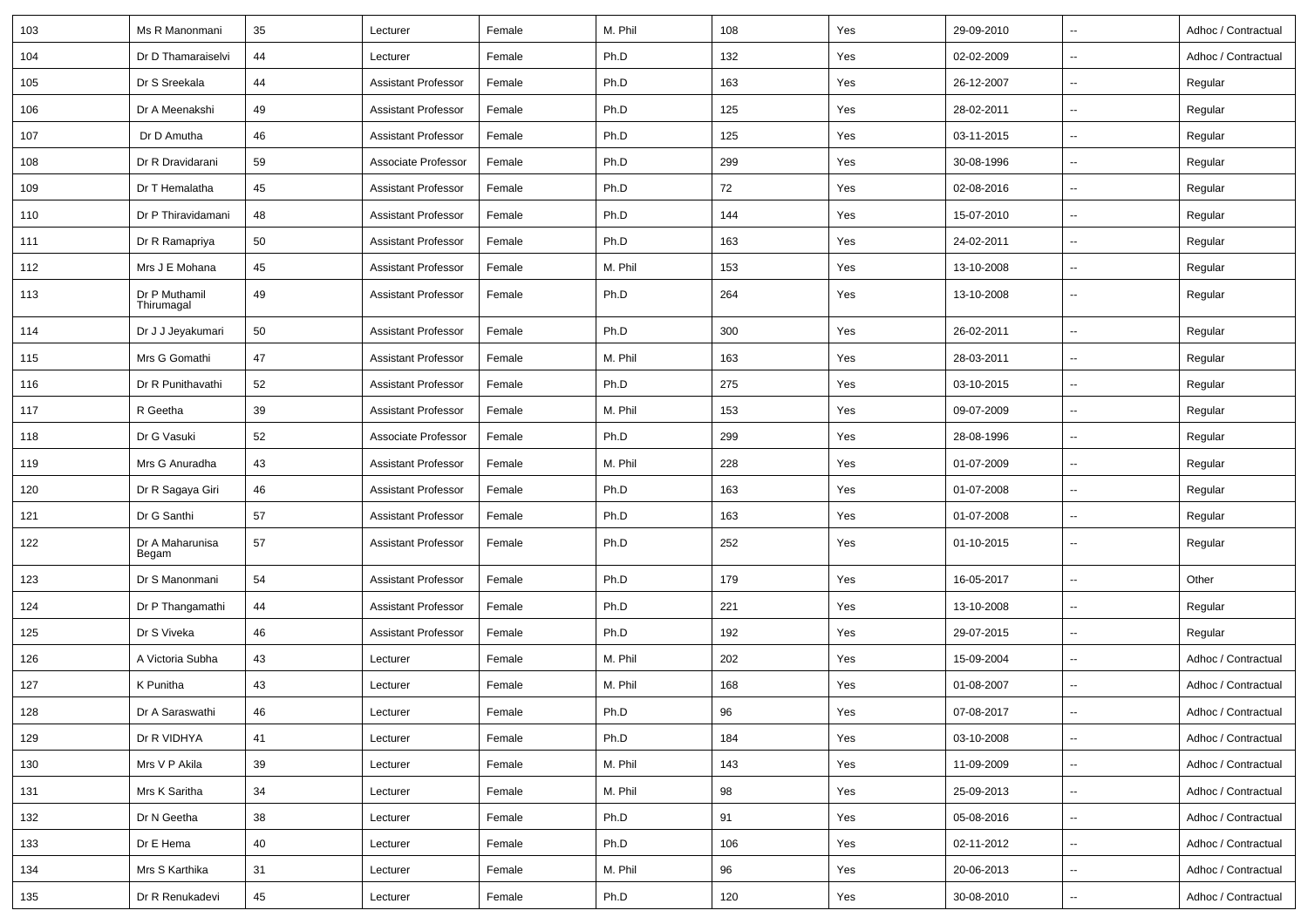| 136 | Dr M Goperundevi            | 33 | Lecturer                   | Female | Ph.D    | 69  | Yes | 22-12-2011 | $\sim$                   | Adhoc / Contractual |
|-----|-----------------------------|----|----------------------------|--------|---------|-----|-----|------------|--------------------------|---------------------|
| 137 | Mrs N Baby Kala             | 39 | Lecturer                   | Female | M. Phil | 204 | Yes | 04-08-2004 | $\overline{\phantom{a}}$ | Adhoc / Contractual |
| 138 | Ms N Subha                  | 39 | Lecturer                   | Female | M. Phil | 180 | Yes | 20-06-2005 | $\overline{\phantom{a}}$ | Adhoc / Contractual |
| 139 | Ms K Sharmila               | 38 | Lecturer                   | Female | M. Phil | 144 | Yes | 10-09-2009 | $\overline{\phantom{a}}$ | Adhoc / Contractual |
| 140 | Ms M Vijayalakshmi          | 45 | Lecturer                   | Female | M. Phil | 204 | Yes | 18-06-2005 | $\overline{\phantom{a}}$ | Adhoc / Contractual |
| 141 | Dr S Indra                  | 41 | Lecturer                   | Female | Ph.D    | 168 | Yes | 16-09-2002 | $\ddotsc$                | Adhoc / Contractual |
| 142 | Mrs J Kamala                | 41 | Lecturer                   | Female | M. Phil | 168 | Yes | 21-07-2008 | $\overline{\phantom{a}}$ | Adhoc / Contractual |
| 143 | SENTHILVELAN A              | 45 | <b>Assistant Professor</b> | Male   | M. Phil | 144 | Yes | 14-09-2018 | $\overline{\phantom{a}}$ | Regular             |
| 144 | Dr K Banukumar              | 46 | <b>Assistant Professor</b> | Male   | Ph.D    | 168 | Yes | 14-09-2018 | $\overline{\phantom{a}}$ | Regular             |
| 145 | Dr J Arunadevi              | 52 | <b>Assistant Professor</b> | Female | Ph.D    | 72  | Yes | 27-07-2015 | $\overline{\phantom{a}}$ | Regular             |
| 146 | Dr Ira Thamizadiyan         | 49 | <b>Assistant Professor</b> | Male   | Ph.D    | 266 | Yes | 12-06-2017 | $\sim$                   | Regular             |
| 147 | Dr S Lillynesam             | 45 | Lecturer                   | Female | Ph.D    | 132 | Yes | 10-08-2006 | $\ddotsc$                | Adhoc / Contractual |
| 148 | Dr D Anuradha               | 51 | <b>Assistant Professor</b> | Female | Ph.D    | 211 | Yes | 26-12-2007 | $\ddotsc$                | Regular             |
| 149 | Dr S Selvarani              | 46 | <b>Assistant Professor</b> | Female | Ph.D    | 151 | Yes | 19-06-2018 | $\sim$                   | Other               |
| 150 | Dr S Kavitha                | 46 | <b>Assistant Professor</b> | Female | Ph.D    | 228 | Yes | 22-02-2019 | --                       | Regular             |
| 151 | Dr S Jeevitha               | 38 | Lecturer                   | Female | Ph.D    | 164 | Yes | 02-07-2007 | --                       | Adhoc / Contractual |
| 152 | Mr A Thirumalai Raj         | 42 | <b>Assistant Professor</b> | Male   | M. Phil | 144 | Yes | 08-02-2018 | $\overline{\phantom{a}}$ | Other               |
| 153 | Mr V Chezhiyan              | 45 | <b>Assistant Professor</b> | Male   | M. Phil | 204 | Yes | 22-02-2019 | $\overline{\phantom{a}}$ | Other               |
| 154 | Dr S RAMYA                  | 45 | <b>Assistant Professor</b> | Female | Ph.D    | 144 | Yes | 09-07-2009 | $\ddotsc$                | Regular             |
| 155 | Dr K Rajamani               | 36 | Lecturer                   | Female | Ph.D    | 106 | Yes | 02-11-2012 | $\sim$                   | Adhoc / Contractual |
| 156 | Mrs N Kavikala              | 35 | Lecturer                   | Female | M. Phil | 105 | Yes | 03-12-2012 | $\sim$                   | Adhoc / Contractual |
| 157 | Mrs D Madhavi               | 38 | Lecturer                   | Female | M. Phil | 66  | Yes | 25-11-2015 | ц,                       | Adhoc / Contractual |
| 158 | Dr S Gandhimathi            | 37 | Lecturer                   | Female | Ph.D    | 70  | Yes | 22-09-2015 | $\overline{\phantom{a}}$ | Adhoc / Contractual |
| 159 | Dr K Tamilselvi             | 38 | Lecturer                   | Female | Ph.D    | 153 | Yes | 03-10-2008 | $\overline{\phantom{a}}$ | Adhoc / Contractual |
| 160 | Dr P Serfoji                | 42 | <b>Assistant Professor</b> | Male   | Ph.D    | 125 | Yes | 19-09-2018 | ц,                       | Regular             |
| 161 | Dr S Manivannan             | 46 | Associate Professor        | Male   | Ph.D    | 180 | Yes | 11-06-2018 | $\overline{\phantom{a}}$ | Other               |
| 162 | Dr K Geethalakshmi          | 41 | Lecturer                   | Female | Ph.D    | 168 | Yes | 01-07-2006 | $\overline{\phantom{a}}$ | Adhoc / Contractual |
| 163 | Dr Kavitha<br>Amirthanayagi | 44 | Lecturer                   | Female | Ph.D    | 156 | Yes | 01-03-2007 | $\overline{\phantom{a}}$ | Adhoc / Contractual |
| 164 | Mrs S Manjula               | 39 | Lecturer                   | Female | M. Phil | 168 | Yes | 02-07-2004 | $\overline{\phantom{a}}$ | Adhoc / Contractual |
| 165 | Ms B Priya                  | 36 | Lecturer                   | Female | M. Phil | 156 | Yes | 25-07-2008 | $\overline{\phantom{a}}$ | Adhoc / Contractual |
| 166 | Mrs K Karpagavalli          | 42 | Lecturer                   | Female | M. Phil | 180 | Yes | 15-07-2013 | $\overline{\phantom{a}}$ | Adhoc / Contractual |
| 167 | Ms R Valarmathy             | 39 | Lecturer                   | Female | M. Phil | 156 | Yes | 15-03-2007 | $\overline{\phantom{a}}$ | Adhoc / Contractual |
| 168 | Mrs G Umarani               | 41 | Lecturer                   | Female | M. Phil | 204 | Yes | 01-07-2003 | $\sim$                   | Adhoc / Contractual |